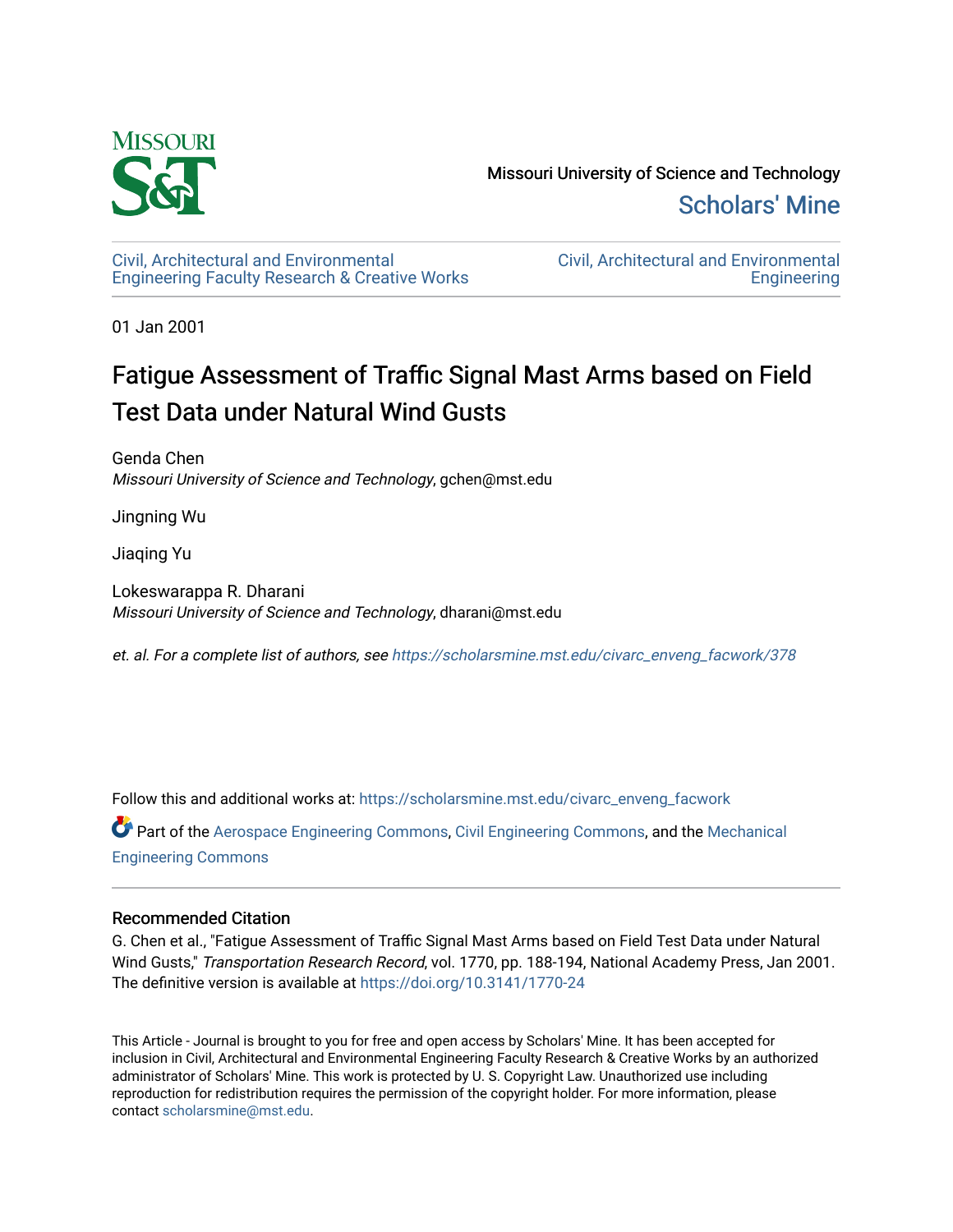# **Fatigue Assessment of Traffic Signal Mast Arms Based on Field Test Data Under Natural Wind Gusts**

Genda Chen, Jingning Wu, Jiaqing Yu, Lokeswarappa R. Dharani, and Michael Barker

**In recent years, several states including Missouri, Wyoming, California, and Texas experienced fracture failures of traffic signal mast arms. Almost all the failures are associated with the propagation of defects or cracks. It is therefore imperative to evaluate existing mast arms using a simple yet accurate procedure. A statistical methodology is proposed to predict the fatigue life of signal mast arm structures on the basis of field-measured strain data. The annual occurrence of various stress levels is determined using the historical wind speed data in the vicinity of a mast arm structure and the strain readings of the structure under specific wind gusts. For each stress level, the crack initiation and propagation lives are estimated with the strain-life approach and the Paris crack-growth-rate model. They are combined to account for variable stresses by means of Miner's rule and the root-mean-square model, respectively. The stress concentration factor around the arm-post connection is determined using a finite element model. The parameters in the life prediction models are determined with ASTM flat tension and compact tension tests. The proposed methodology was applied to a 12.8-m (42-ft) long octagonal mast arm and a 16.5-m (54-ft) long circular mast arm in Missouri. It is concluded that signal structures in perfect condition will not crack under natural wind gusts during their service life. However, the 16.5-m-long arm is likely to be vulnerable to tiny defects around the weld connection, but the 12.8-m-long arm is safe unless a visible crack exists.**

In the past 6 years, a dozen traffic signal mast arms in Missouri fractured at the arm-post weld connection. Most of them lost their function after 1 to 2 years of service, whereas others stayed in service for about 20 years. Other states (*1; 2,* pp. 1107–1110) also experienced similar failures in signal mast arms during the last few decades. It is likely that these failures result from overstressing, poor welding quality, and low fatigue strength. To explore the direct causes for the failures and develop retrofit techniques for existing signal mast arm structures, the Missouri Department of Transportation initiated a research project on fatigue failure investigation of signal mast arms. As an important part of the project, the fatigue life of two inservice mast arms is predicted on the basis of field test data. A statistical methodology is introduced for estimating the cyclic loading on the mast arms due to natural wind gusts and assessing the fatigue condition of the existing signal support structures.

#### **FIELD TESTS OF SIGNAL MAST ARMS**

Two signal mast arms, located at Providence and Green Meadows Boulevards and at Forum and Stadium Streets in Columbia, Missouri, were considered as typical structures in this study. Both structures were instrumented in the field to monitor truck- and wind-induced vibration. An anemometer was used to measure the speed of wind gusts. The signal support structure at Stadium and Forum Streets is shown schematically in Figure 1*a* and a typical arm-post connection in Missouri is detailed in Figure 1*b.* The cantilever mast arm is welded to a base plate that is bolted to the post. The mast arm and the post are made of circular steel pipes 31.75 cm by 11.81 cm by 16.5 m by 7 gauge (GA) (12.5 in. by 4.65 in. by 54 ft by 7 GA) and 36.83 cm by 28.96 cm by 8.23 m by 0.556 cm (14.5 in. by 11.4 in. by 27 ft by 0.2188 in.), respectively. The structure at Providence and Green Meadows Boulevards is similar except that the mast arm is octagonal. The dimensions of the arm and the post are 26.67 cm by 8.89 cm by 12.8 m by 7 GA (10.5 in. by 3.5 in. by 42 ft by 7 GA) and 36.20 cm by 29.21 cm by 8.38 m by 0.556 cm (14.25 in. by 11.5 in. by 27.5 ft by 0.2188 in.), respectively.

During the field tests, both truck- and wind-induced vibrations were recorded. However, the strain of the mast arm caused by truck passage is significantly lower. Therefore, the following fatigue life prediction is mainly focused on the effect of natural wind gusts. A total of 31 wind events (518 s of accumulated time) were recorded for the signal support structure at Providence and Green Meadows Boulevards and 26 events (451 s of accumulated time) were recorded at Stadium and Forum Streets. The wind speed, *v*, measured during the tests ranges from 2.67 to 13.33 m/s (6 to 30 mph). Each structure was instrumented with 12 strain gauges (*3,* pp. 1111–1114) as shown in Figure 2. Among the 12 strain records, emphasis is placed on analyzing the responses at Strain Gauges 1, 3, 5, and 7. They measured the longitudinal strains located 10 cm (4 in.) away from the arm-post connection. Presented in Figure 3 is a typical stress-time history at Strain Gauge 3, which is converted directly from the measured strain at a wind gust of 7.33 m/s (16.4 mph).

## **EVALUATION PROCEDURE**

Fatigue failure of a properly designed and carefully constructed structure usually takes place after a long period of service. It results from the accumulated effect of a significant amount of minor damage. Therefore it is prudent to assume that, for the purpose of predicting the fatigue stress, natural wind gusts are repeatable every 10 years in a statistical sense.

G. Chen, J. Wu, J. Yu, and L. R. Dharani, Butler-Carlton Civil Engineering Hall, University of Missouri–Rolla, 1870 Miner Circle, Rolla, MO 65409-0030. M. Barker, Department of Civil Engineering, E2509 Engineering Building East, University of Missouri–Columbia, Columbia, MO 65211.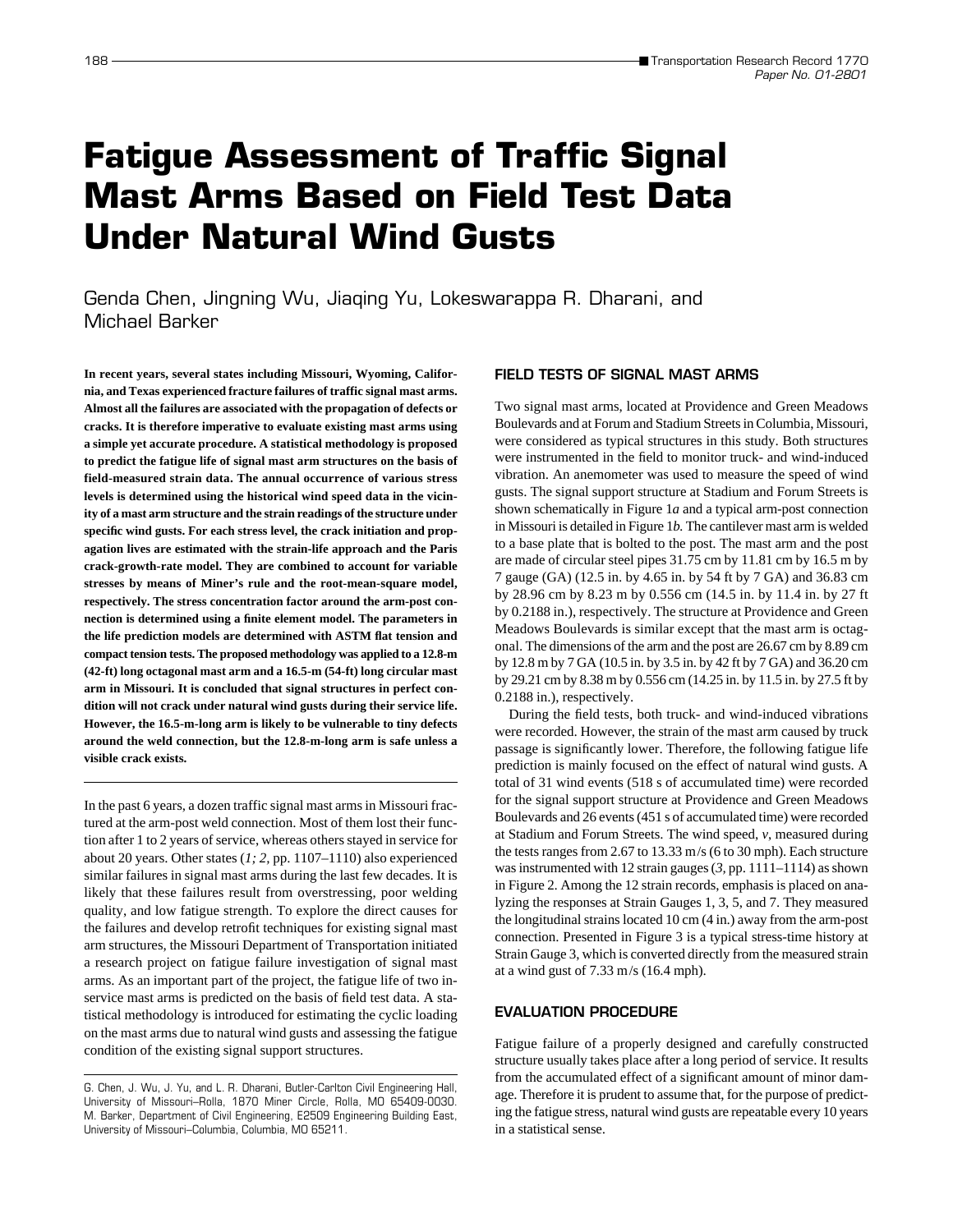



**(b)**

**FIGURE 1 Traffic signal support structure at Stadium and Forum Streets: (***a***) elevation view; (***b***) typical armpost connection.**

Both instrumented structures were modeled using an ABAQUS finite element program. Their fundamental frequencies were found to be slightly less than 1 Hz, which is in good agreement with the test data presented in Figure 3. These frequencies are significantly larger than the dominating frequency of natural wind fluctuation (*4*), for example, less than 0.1 Hz. Therefore, wind fluctuations will not induce the resonant vibration of the mast arm structures. Although dependent on the direction and angle of wind gusts, the dynamic responses of the mast arms are most likely proportional to the wind pressure or the square of average wind speed. If the ratio between the wind-induced stress and the square of wind speed is of a similar statistical distribution to that for a range of the measured wind



**FIGURE 2 Strain gauge location on mast arm at Stadium and Forum Streets: (***a***) base; (***b***) midspan.**





**FIGURE 3 Stress time history from Gauge 3.**

speeds, the same distribution can be reasonably extended to higher wind speed ranges that are rarely recorded in field tests. The following procedure is recommended to estimate the number of stress cycles at various levels due to natural wind gusts and to predict the fatigue life of an instrumented signal structure:

1. Analyze the historical wind gust records (10 years) in the vicinity of the instrumented structures to determine the statistical distribution of the wind speed,

2. Determine the number of cycles at various stress levels (normalized by the square of wind speed) from the field test data on the instrumented mast arms,

3. Extrapolate the stress distribution in Step 2 into the corresponding stress for the rare wind gusts of higher speed,

4. Compute the number of cycles corresponding to different stress ranges by multiplying the wind speed distribution by the load spectrum from Steps 2 and 3,

5. Determine the number of cycles that the mast arm can endure before a fatigue failure occurs under different cyclic loads of constant amplitude, and

6. Divide the results in Step 4 by those in Step 5 to calculate the minor damages and combine them to predict the fatigue life of the signal structure under a variable stress loading.

## **WIND-INDUCED STRESS ON SIGNAL MAST ARMS**

#### **Wind Speed Distribution at Columbia, Missouri**

The wind speed information at Columbia, Missouri, is provided by the National Climatic Data Center (NCDC). The data were collected during the period 1969 through 1978. They include the monthly and annual statistics on the occurrence of wind events at various hourly mean wind speeds in 16 horizontal directions. Since only the distribution of wind speed is needed, the wind gusts with the same wind speed were grouped into one category regardless of their direction. Figure 4 shows the annual statistics of wind speed. The wind speed generally follows a logarithmic normal distribution.

## **Horizontal Vibration of Mast Arms**

Strain Gauges 3 and 7 were used to measure the longitudinal strains at two sides of the mast arm near the base. The strains are associated with the out-of-plane (horizontal) vibration of the signal support structure. Since their responses are of the same magnitude, only the records at Strain Gauge 3 are used for the following analyses. The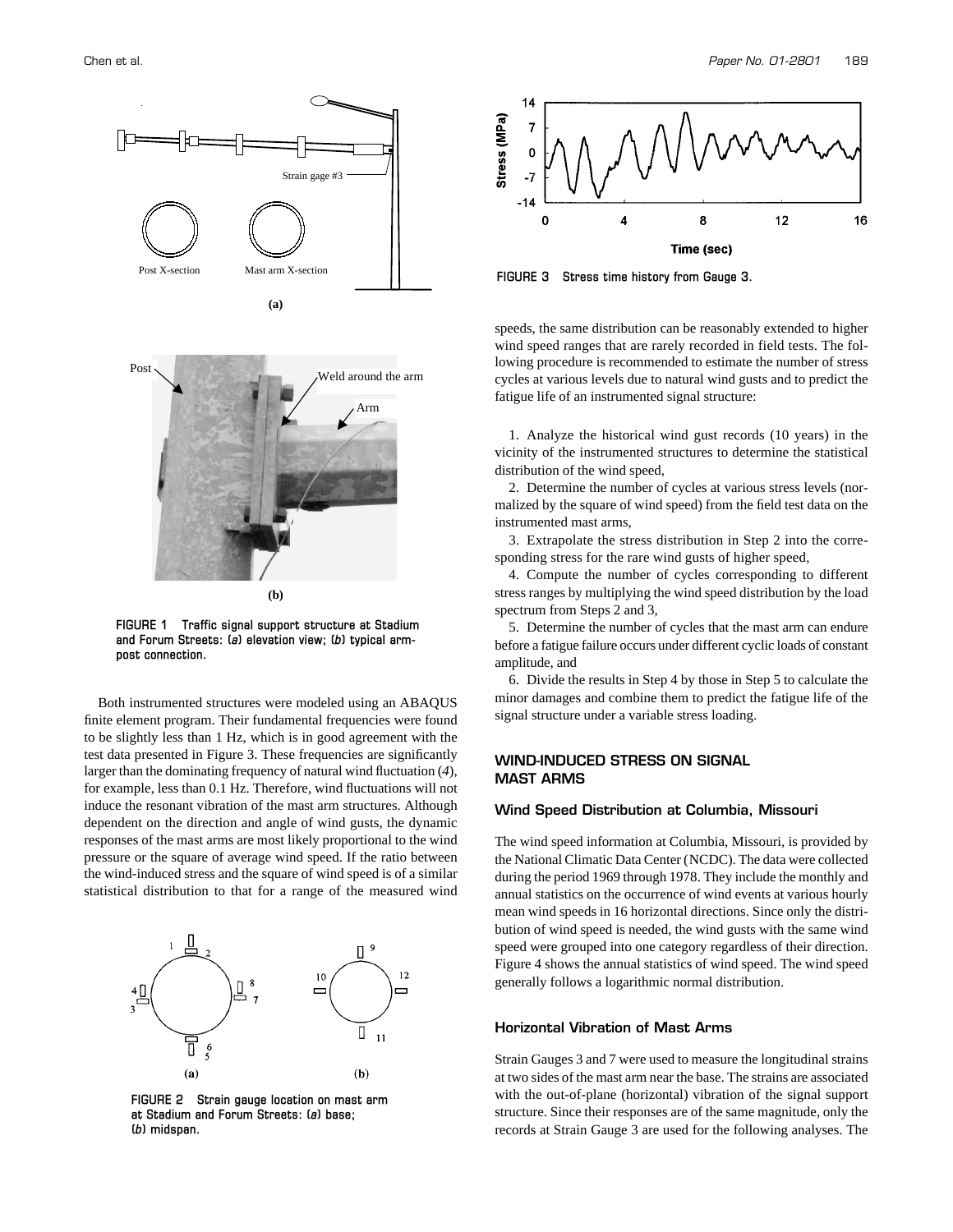

**FIGURE 4 Annual wind speed statistics from Columbia, Missouri.**

strains measured in the field are converted to stresses by multiplying by the modulus of elasticity of steel materials. The resulting stress-time history is shown in Figure 3.

#### *Load Spectrum due to Natural Wind Gusts*

As explained before, the fundamental frequency of the arm structures is significantly higher than the excitation frequency of wind gusts. Therefore, the responses of the mast arm mainly correspond to the vibration of the fundamental mode of the structure as observed from the field tests. To determine the fatigue load on the mast arm, the stress range from peak to valley of each cycle of vibration, as shown in Figure 3, is computed for every event. The minimum stress range considered in the calculation is 1.378 MPa (0.2 ksi) for the Providence and Green Meadows mast arm and 3.445 MPa (0.5 ksi) for the Stadium and Forum mast arm. The total number of cycles can then be counted for each stress level. Figure 5 (*solid bars*) presents the number of stress cycles divided by the total test time as a function of stress level at the arm-post connection, which is referred to as the load spectrum.

To see whether the load spectrum shown in Figure 5 (*solid bars*) is representative for all wind gusts regardless of wind speed, the test data were grouped into three subsets according to the corresponding wind speeds. For the signal support structure at Stadium and Forum Streets, the wind speed of each subset ranges up to 5.8 m/s (13 mph), 5.8 to 7.11 m/s (13 to 16 mph), and greater than 7.1 m/s (16 mph). For the mast arm at Providence and Green Meadows Boulevards, it ranges up to 7.1 m/s (16 mph), 7.1 to 8.9 m/s (16 to 20 mph), and greater than 8.9 m/s (20 mph), respectively. The load spectrum for each subset can be determined in the same fashion. All three spectra are compared with the overall spectrum (*solid bars*) in Figure 5*a* for the Stadium and Forum mast arm and in Figure 5*b* for the Providence and Green Meadows signal support structure. As can be seen, they are very similar in terms of stress distribution though small differences in detail exist at several points. Therefore, the response distribution based on the complete set of test data can be used for other wind speed ranges.

#### *Annual Number of Cycles at Various Stress Levels*

The wind speed distribution presented in Figure 4 and the load spectra in Figure 5 are used to predict the number of cycles of vibration a mast arm may be subjected to at different stress levels. For each wind speed from Figure 4, the occurrence frequency at various stress levels can be computed by multiplying the square of the wind speed



**FIGURE 5 Load spectra due to natural wind gusts: (***a***) Stadium and Forum mast arm; (***b***) Providence and Green Meadows mast arm.**

by the ratio of stress over the square of wind speed in Figure 5. After every wind speed in Figure 4 is taken once, the occurrence frequencies corresponding to the same stress level are added into the total number of cycles per second. The annual number of cycles of vibration at various stress levels is then obtained. Tables 1 and 2 give the predicted annual occurrence of different levels of stress at the Sta-

|               | TABLE 1 Crack Initiation Life of |  |  |  |  |
|---------------|----------------------------------|--|--|--|--|
|               | Mast Arm at Stadium and          |  |  |  |  |
| Forum Streets |                                  |  |  |  |  |

| <b>Stress</b> | Annual              |                    |
|---------------|---------------------|--------------------|
| Range         | Loading             | Fatigue            |
| (MPa)         | Cycles              | Life               |
| 4.5           | $1.404\times10^{7}$ | 冰                  |
| 13.7          | $5.412\times10^{6}$ | ×                  |
| 27.1          | $2.559\times10^{6}$ | $\ast$             |
| 45.2          | $8.401\times10^{5}$ | ∗                  |
| 63.4          | $2.445\times10^{5}$ | 永                  |
| 81.5          | $1.086\times10^{5}$ | $\ast$             |
| 99.7          | $5.767\times10^{4}$ | ÷                  |
| 117.8         | $4.335\times10^{4}$ | $\ast$             |
| 136.0         | $1.295\times10^{4}$ | ×.                 |
| 154.1         | $8.216\times10^{3}$ | $\star$            |
| 172.3         | $4.773\times10^{3}$ | *                  |
| 199.4         | $5.378\times10^{3}$ | $\ast$             |
| 235.6         | $2.133\times10^{3}$ | ×.                 |
| 271.9         | $7.807\times10^{2}$ | $5.15\times10^{9}$ |
| 308.0         | $6.934\times10^{2}$ | $1.08\times10^{9}$ |
| 344.3         | $5.825\times10^{1}$ | $2.64\times10^{8}$ |
| 380.6         | $8.159\times10^{1}$ | $7.32\times10^{7}$ |
| 416.9         | $4.663\times10^{1}$ | $2.24\times10^{7}$ |

\* Number of Cycles >  $10^{10}$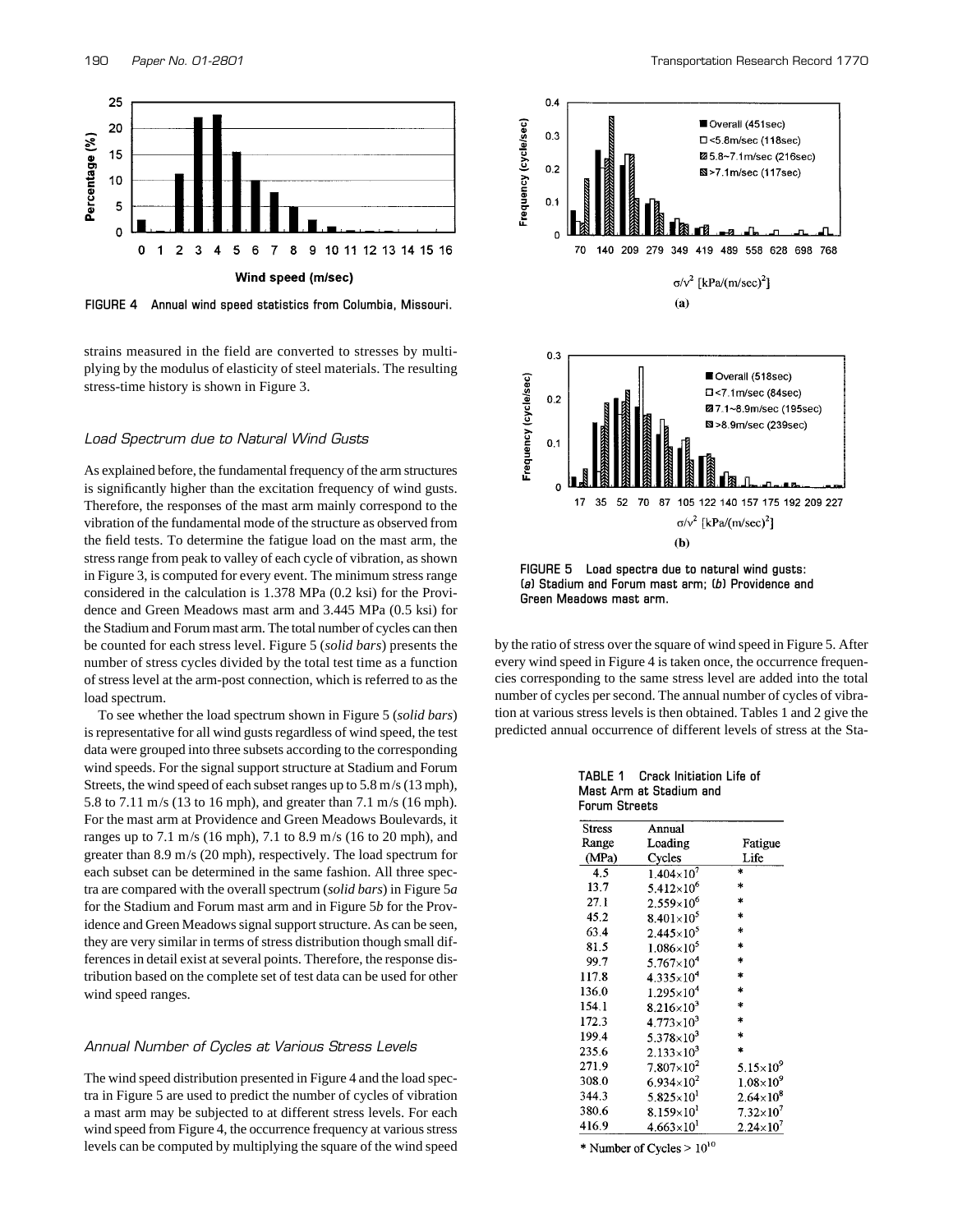|               | Meadows Boulevards  |         |
|---------------|---------------------|---------|
| <b>Stress</b> | Annual              |         |
| Range         | Loading             | Fatigue |
| (MPa)         | Cycles              | Life    |
| 2.0           | $1.742\times10^{7}$ | $\ast$  |
| 6.0           | $5.515\times10^{6}$ | $\ast$  |
| 10.9          | $3.401\times10^{6}$ | $\ast$  |
| 17.0          | $9.522\times10^{5}$ | $\star$ |
| 24.8          | $4.648\times10^{5}$ | $\ast$  |
| 34.8          | $1.269\times10^{5}$ | $\ast$  |
| 44.6          | $2.814\times10^{4}$ | $\star$ |
| 54.4          | $1.289\times10^{4}$ | $\star$ |
| 69.4          | $6.387\times10^{3}$ | $\ast$  |
| 89.3          | $1.207\times10^{3}$ | $\star$ |
| 109.2         | $2.943\times10^{2}$ | $\star$ |
| 129.0         | $3.044\times10^{1}$ | $\star$ |
| 148.9         | $2.029\times10^{1}$ | $\ast$  |
|               | $-10$               |         |

**TABLE 2 Crack Initiation Life of Mast Arm at Providence and Green**

Number of Cycles  $> 10^{10}$ 

dium and Forum and the Providence and Green Meadows mast arms, respectively.

#### **Vertical Vibration of Mast Arms**

The bending stresses at the top and bottom of mast arms are associated with the vertical vibration of the signal support structures. Such structures are typically more flexible out of plane than in plane. It is likely that the horizontal vibration is stronger than the vertical vibration since its natural frequency is relatively closer to the predominant frequency in wind fluctuation. The field test data at Strain Gauges 1 and 5 confirm that the stress associated with the vertical vibration is less than one-third of that with the horizontal vibration. Therefore, only the bending stress at the side of the arm-post connection needs to be considered for the assessment of fatigue life, at least for the mast arms under consideration.

## **STRESS CONCENTRATION AT ARM-POST CONNECTION**

A computer model (global model) of the entire mast arm structure was used to determine the global distribution of internal forces and moments under a typical natural wind gust. Another computer model (local model) was set up to investigate the local distribution of stress around the arm-post weld connection. A 1.14-m (45-in.) segment of the mast arm was cut, and refined finite element meshes were generated for the segment with a detailed modeling of the weld profile. It was observed from field inspections that the weld leg of the instrumented structures is typically 0.635 cm  $(\frac{1}{4}$  in.) long on the base plate ⁄ and 1.11 cm  $(\frac{7}{16})$  in.) long on the mast arm wall. There are over 36,000 ⁄ three-dimensional solid elements with the minimum element sizing 0.1016 cm by 0.1016 cm by 1.016 cm (0.04 in. by 0.04 in. by 0.4 in.). The external loads on the refined model are the force and moment at the cut section of the entire signal structure from the global model. It is noted that for the octagonal arm, a 1.588-cm (0.625-in.) radius was used to simulate the transition of the mast arm wall around the corner of the octagonal section for realistic modeling. This treatment also eliminates the singularity of the stress amplitude in numerical computation.

The finite element analysis indicates that the longitudinal stress in the direction of the mast arm centerline is always dominant under wind loads from any direction. The maximum stress occurs near the toe of welding at the corner of the octagonal section and at the uppermost point of the circular section. To see this effect clearly, the stress distribution along the centerline of the arm is given in Figure 6. It can be seen that the longitudinal stress is at the maximum at the toe of the weld and rapidly drops to its asymptotic value in the area away from the weld connection. The stress concentration factor, presented in Figure 6, is defined as the ratio of stresses at any point along the mast arm to those at the point far away from the weld toe. The maximum concentration factor is determined from Figure 6 to be 2.88 for the octagonal arm and 2.63 for the circular arm. The Missouri Department of Transportation has recently introduced a so-called fatigueresistant weld profile with varying slopes. To understand the effect of weld profile on stress concentration, three profiles are selected as shown in Figure 7*a*. Their effects on stress distribution are presented in Figure 7*b*. It can be observed that the actual weld yields the smallest concentration of stress even though its weld leg on the base plate is the shortest, mainly because the actual weld has the longest weld leg on the mast arm wall, whereas the fatigue-resistant weld is the shortest. Therefore, it is concluded that the stress concentration depends on the weld length along the mast arm wall regardless of the slope of a weld profile near the toe, and the fatigue-resistant design could lessen the stress concentration if used to lengthen the weld leg on the arm wall.

## **PREDICTION OF FATIGUE LIFE OF SIGNAL MAST ARM STRUCTURES**

A well-designed engineering structure may potentially fail under low-amplitude cyclic loading in two stages: initiation and crack propagation. In general, the first stage lasts significantly longer than the second stage. The fatigue life of the instrumented mast arms is predicted as follows.

#### **Crack Initiation Under Variable Stress Cycles**

The strain-life approach (*5*) is used to predict the life of mast arms in the first stage. It requires the use of the following stress-strain and strain-life relationships:



**FIGURE 6 Stress distribution along centerline of mast arms.**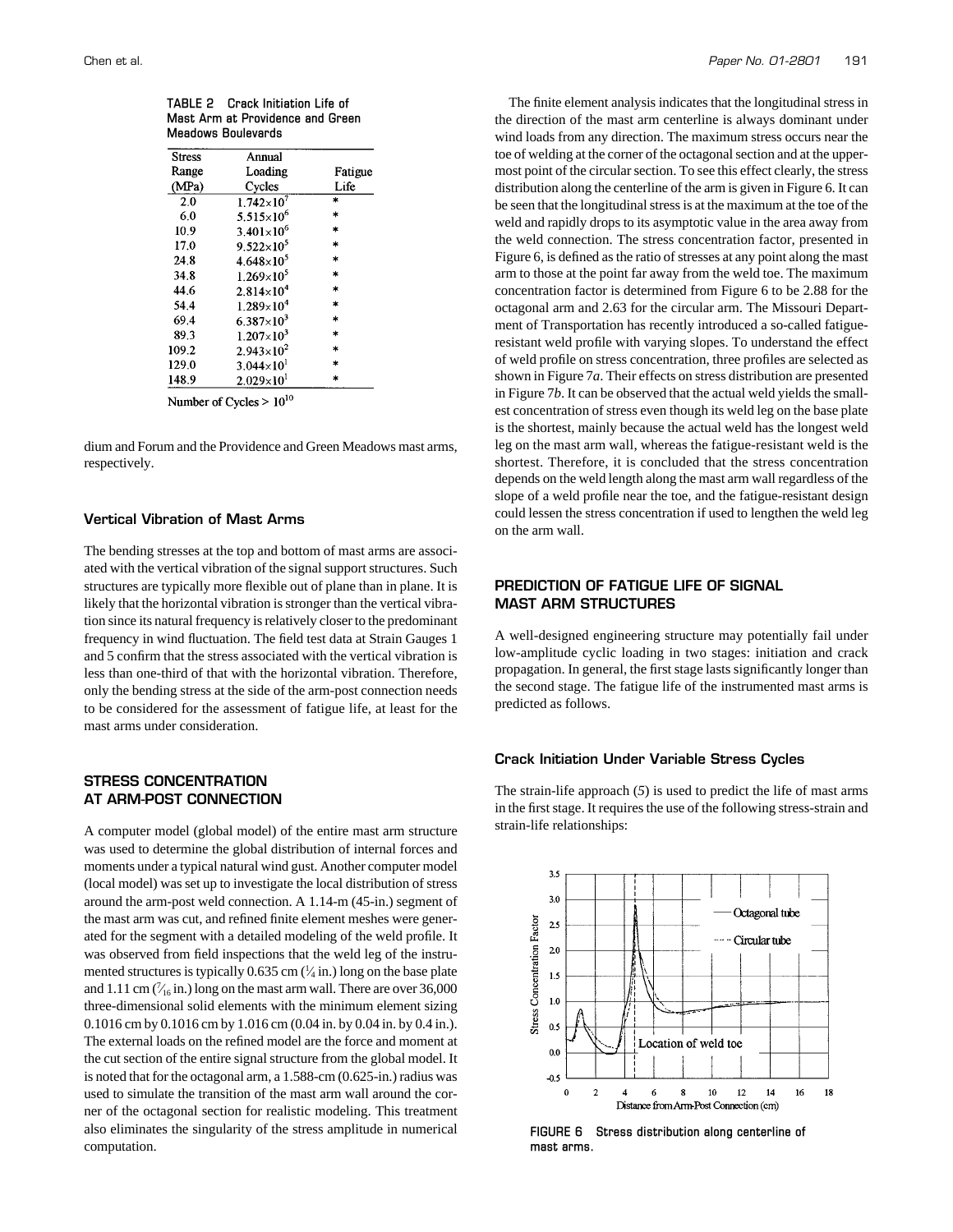

**FIGURE 7 (***a***) Various weld profiles; (** *b***) stress concentration factors.**

$$
\frac{\Delta \epsilon}{2} = \frac{\Delta \sigma}{2E} + \left(\frac{\Delta \sigma}{2K'}\right)^{1/n'}\tag{1}
$$

$$
\frac{\Delta \epsilon}{2} = \frac{\sigma_f'}{E} (2N_f)^b + \epsilon_f' (2N_f)^c \tag{2}
$$

where

 $\Delta \epsilon$  = cycle strain range,

 $\Delta \sigma$  = cyclic stress range,

 $E =$  modulus of elasticity,

 $K'$  = cyclic strength coefficient,

 $n'$  = cyclic strain hardening exponent,

 $N_f$  = minimum number of cycles for initiation of crack,

σ*f*  $=$  fatigue strength,

$$
\epsilon'_f
$$
 = ductility coefficient, and

*,*  $*c*$  *= constants in strain life model.* 

To determine the parameters in the foregoing equations, several flat-sheet specimens of rectangular cross section were made and tested on the MTS810 machine. The test results are presented in Figure 8. The parameters in Equations 1 and 2 are identified by curvefitting the strain-stress and the strain-life models with the experimental data; they are given in Table 3. The corresponding parameters of A-595A steel determined using the monotonic stress-strain relation and other associated material properties are also given in Table 3. There is general agreement between the two sets of data.

The fatigue life at each stress level in Tables 1 and 2 is determined from Equations 1 and 2 and included in the last column of those same tables. The fatigue lives corresponding to various stress ranges are combined with Miner's rule to determine the fatigue life accounting for variable amplitude stress cycling. On the basis of this rule, both the Stadium and Forum and the Providence and Green Meadows arms are found to be fatigue adequate to survive natural wind gusts.

#### **Crack Propagation Under Variable Stress Cycles**

Even if there is a small surface crack (defect or discontinuity) near the toe of the weld profile of a mast arm, the arm can still support the external loads until the defect propagates around the cross section of the arm. The crack growth rate is related to the range of the stress intensity factor, ∆*K* (in megapascals), by the following Paris equation:

$$
\frac{da}{dN} = C(\Delta K)^m \tag{3}
$$

where

 $a =$  crack length (m),

 $N =$  number of stress cycles applied to structure, and

 $C, m$  = material constants of crack growth model.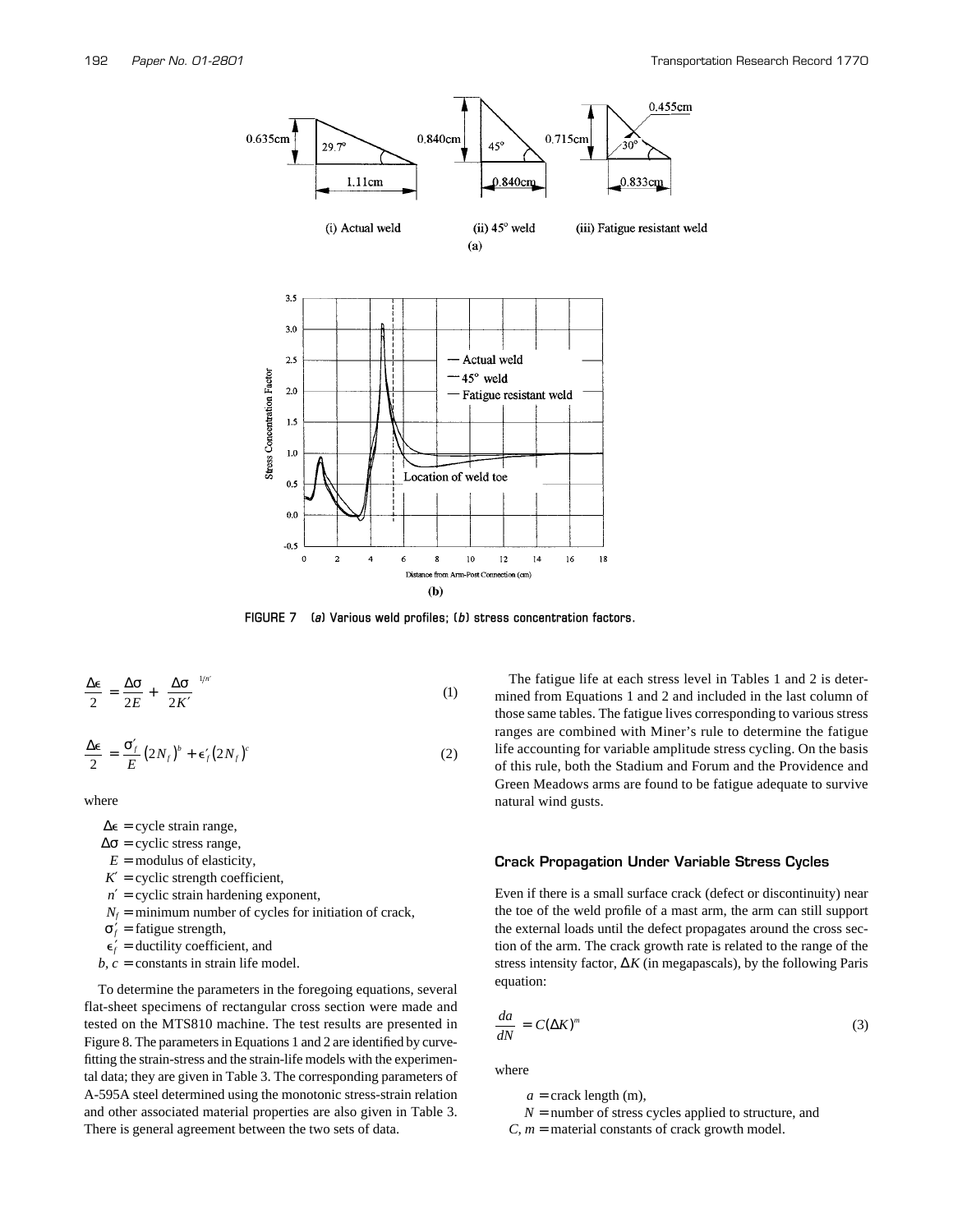

**FIGURE 8 Parameters in crack initiation prediction model: (***a***) plastic strain and stress relation; (** *b***) strain and fatigue life relation.**

To determine these constants, several compact tension specimens were made and tested in the laboratory. The notch on the specimens was oriented at 90 degrees with the test arm axis. The material constants can be estimated as  $C = 4.48 \times 10^{-12}$  and  $m = 3.11$  from the test data shown in Figure 9.

For a thumbnail surface crack, the stress intensity factor is a function of the stress range at the arm-post connection and the crack size. For any initial crack size, a stress intensity factor can be calculated for each stress level. To account for the variable amplitude loading, the intensity factors corresponding to various stress levels are combined with the root-mean-square rule. The resulting factor is substituted in Equation 3 to determine the crack propagation life in this study. For instance, a 0.127-cm (0.05-in.) crack will lead to the fracture of the Stadium and Forum mast arm after 40 years of ser-

vice and the Providence and Green Meadows mast arm will not fracture even after 100 years. Even a 0.265-cm (0.104-in.) crack will not cause the collapse of the Stadium and Forum arm in 9 years and the Providence and Green Meadows arm for over 100 years. Thus, it is concluded that the first arm is likely vulnerable to tiny defects around the arm-post weld connection, but the second arm is not unless a visible crack exists.

## **CONCLUSIONS AND RECOMMENDED FUTURE RESEARCH**

From the foregoing analysis, the following conclusions can be drawn:

1. Both the wind speed and the ratio between stress and the square of wind speed follow a logarithmic normal distribution. Since the ratio is insensitive to wind speed, its distribution can be used for weak and strong wind gusts.

2. The average stress in the signal arm structure at Forum and Stadium Streets is significantly larger than that at Providence and Green Meadows Boulevards because of its greater span length.

3. The intensity of the vertical vibration caused by natural wind gusts is less than one-third that of the horizontal vibration.

4. The stress concentrates at the weld toe of the arm-post connection. The maximum stress occurs at the uppermost point of the circular section with a concentration factor of approximately 2.63 and at the corner of the octagonal section with a concentration factor of approximately 2.88. The stress concentration depends on the length of weld leg along the mast arm wall. The fatigue-resistant design proposed by the Missouri Department of Transportation may therefore be helpful.

5. Neither of the instrumented signal structures will crack during their service life. However, the mast arm at Stadium and Forum Streets is likely to be vulnerable to the development of a crack, but the mast arm at Providence and Green Meadows Boulevards is not unless a visible crack has developed.

Although the fatigue-resistant weld profile has been shown by the analytical study to be effective in reducing the stress concentration, its actual performance needs to be verified experimentally. In addition, past studies (*6*) led to the recommendation of new fatigue design specifications, which have recently been approved by AASHTO (*7*). On the basis of the AASHTO specifications, the maximum stress range at the arm-post weld toe was determined to be from 42 MPa for the Stadium and Forum arm to 45 MPa for the Providence and Green Meadows arm for Fatigue Category II. This range is substantially greater than the average stress range of 13 MPa and 5 MPa, respectively, observed from field data. Future study should be directed at the evaluation of more in-service structures based on field data to confirm the code recommendations.

**TABLE 3 Parameters in Stress-Strain and Strain-Life Models**

| Material       | E(MPa)              | K' (MPa) | n'     | $\sigma_f'$ (MPa) | εŕ     |           | с             |
|----------------|---------------------|----------|--------|-------------------|--------|-----------|---------------|
| Mast Arm Steel | $222.5 \times 10^3$ | 880.23   | 0.1427 | 783.46            | 1.8256 | -0.0808   | $-0.7089$     |
| A-595A Steel   | $199.8 \times 10^3$ | 793.04   | 0.1463 | 792.35            | 0.9943 | $-0.0878$ | $-0.5 - 0.7*$ |

\* Estimated based on experience.